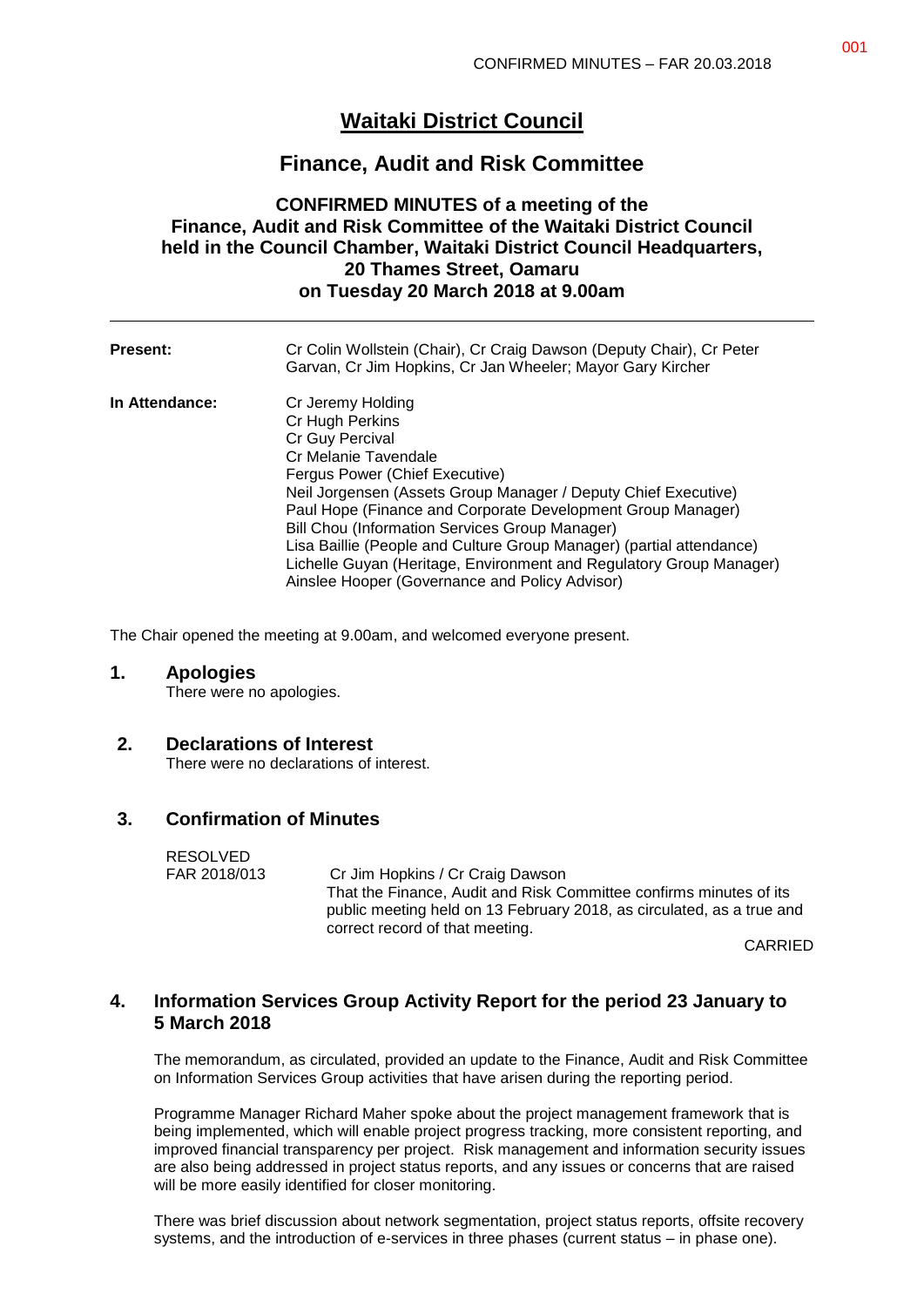*Cr Guy Percival left the meeting at 9.20am, and returned at 9.22am.*

RESOLVED<br>FAR 2018/014

Cr Jim Hopkins / Cr Peter Garvan That the Finance, Audit and Risk Committee receives and notes the information.

CARRIED

#### **5. Finance and Corporate Development Group Activity Report for the period 23 January 2018 to 5 March 2018**

The memorandum, as circulated, provided an update to the Finance, Audit and Risk Committee on various finance, business development, policy, and health and safety matters that have arisen during the reporting period.

Group Manager Paul Hope spoke to his report, and highlighted key issues as follows: LTP process – Mr Hope acknowledged the excellent contribution of Mike Roesler, Policy Manager, to the Policy team in the past two years, and especially to the LTP process in this round. He would be finishing in his role this Friday, 23 March.

The Consultation Document (CD) and other LTP documents had been through a 'hot review' with the Office of the Auditor-General, and final adjustments were now being made in preparations for their presentation to the 27 March Council Meeting for approval to go out for public consultation.

| RESOLVED     |                                                                   |
|--------------|-------------------------------------------------------------------|
| FAR 2018/015 | Cr Jim Hopkins / Cr Craig Dawson                                  |
|              | That the Finance. Audit and Risk Committee receives and notes the |
|              | information.                                                      |

CARRIED

#### **6. Monthly Financial Report – Period 7 January 2018**

The financial report, as circulated, effectively covered results for the seven months to 31 January, period 7 of the 2017/18 financial year. Indications are that the majority of Council activities are operating, as in previous reports, close to or better than budget. This report includes the effect of funding capital expenditure incurred in the second quarter.

RESOLVED FAR 2018/016 Cr Craig Dawson / Cr Jim Hopkins That the Finance, Audit and Risk Committee receives the information.

CARRIED

The Chair advised his intention to move the meeting into public excluded.

#### **7. Resolution to Exclude the Public**

| RESOLVED     |                                                                        |
|--------------|------------------------------------------------------------------------|
| FAR 2018/017 | Cr Jim Hopkins / Cr Peter Garvan                                       |
|              | That the public be excluded from the following part of the proceedings |
|              | of this meeting, namely agenda items 8 and 9.                          |

The general subject of each matter to be considered while the public is excluded; the reasons for passing this resolution in relation to each matter, and the specific grounds under Section 48(1) of the Local Government Official Information and Meetings Act 1987 for the passing of this resolution are as follows: